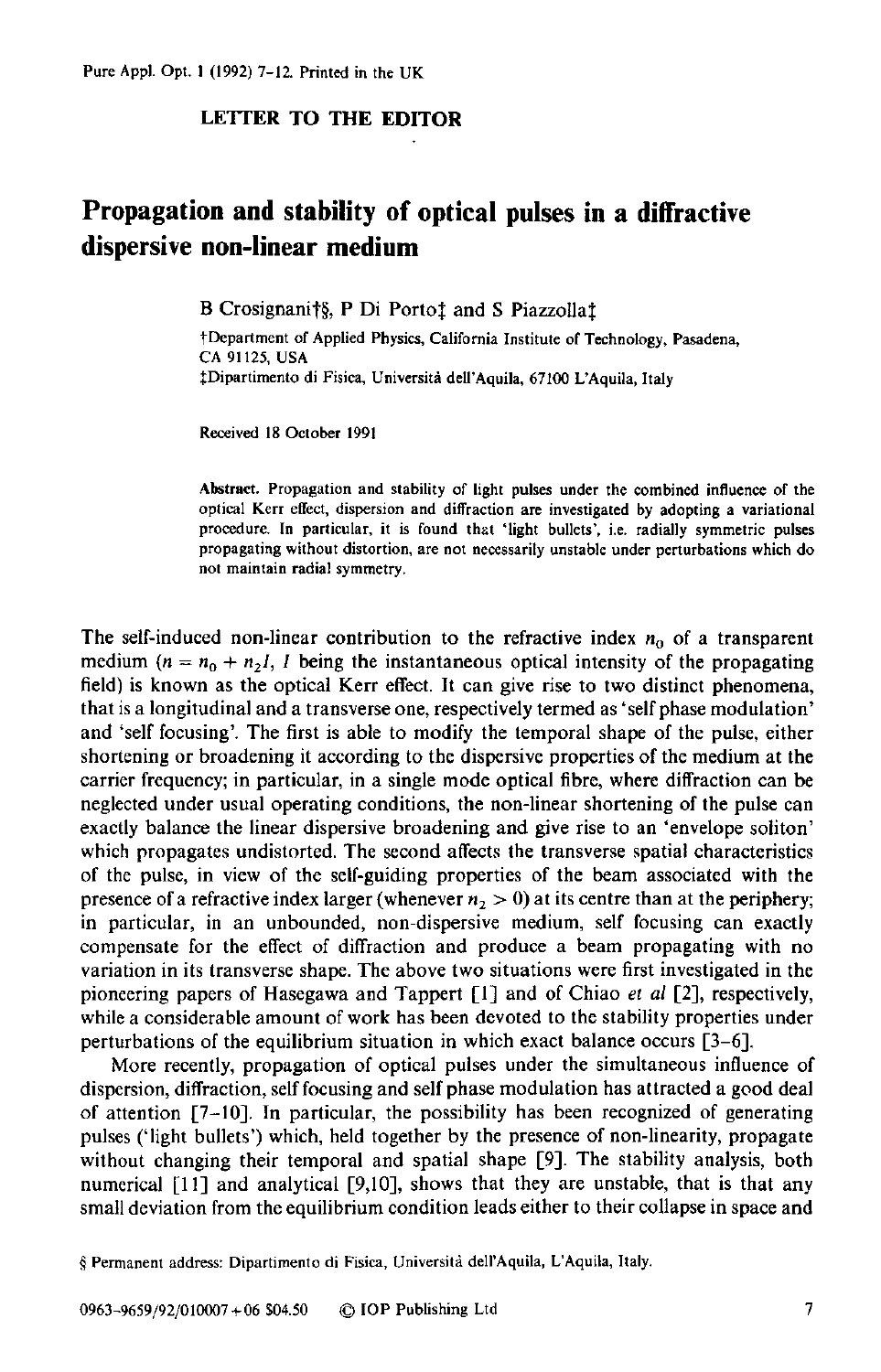time or to their divergence. While this is the case for radially symmetric fields, that is fields depending (apart from the propagation coordinate z) on the combination  $\rho^2 = \xi^2 + \eta^2 + \tau^2$ , where  $\xi$ ,  $\eta$  and  $\tau$  are respectively the transverse coordinates and the temporal one (suitably normalized), it is no longer true for the more general situation of non-spherical deviations from equilibrium (i.e. separately depending on  $\xi^2 + \eta^2$  and  $\tau^2$ ), as we will show in the following. This will be done by generalizing a Lagrangian approach which has been already successfully employed to describe non-linear propagation problems **[10,12,13].** 

The wave equation describing paraxial propagation along the z direction reads

$$
i\left(\frac{\partial}{\partial z} + \frac{1}{V}\frac{\partial}{\partial t}\right)E + \frac{1}{2k}\left(\frac{\partial^2}{\partial x^2} + \frac{\partial^2}{\partial y^2}\right)E - \frac{1}{2A}\frac{\partial^2}{\partial t^2}E + k\frac{n_2}{n_0}|E|^2E = 0\tag{1}
$$

where  $E(x, y, z, t)$  exp(ikz  $-i\omega t$ ) is the electric field and  $V = 1/(dk/d\omega)$  and  $A = 1/(d^2k/d\omega^2)$ are respectively the group velocity and the group-velocity dispersion at the carrier frequency  $\omega$ . In the anomalous dispersion regime (i.e.  $A < 0$ ), equation (1) can be recast in the dimensionless form **[9]** 

$$
i\frac{\partial u}{\partial \zeta} + \frac{1}{2} \left( \frac{\partial^2}{\partial \xi^2} + \frac{\partial^2}{\partial \eta^2} + \frac{\partial^2}{\partial \tau^2} \right) u + |u|^2 u = 0
$$
 (2)

where  $\tau = (t - z/V)(-kA)^{1/2}$ ,  $(\xi, \eta, \zeta) = (kx, ky, kz)$  and  $u = (n_2/n_0)^{1/2}E$ .

If we consider cylindrical symmetric solutions of the kind  $u(\rho, \tau)$ , where  $\rho = (\xi^2 + \eta^2)^{1/2}$ , an appropriate field Lagrangian density  $\mathcal{L}$ , from which equation (2) can be deduced as a Euler-Lagrange equation corresponding to a vanishing variation **[I41** 

$$
\delta \int \mathcal{L} d\rho \, d\tau \, d\zeta = 0 \tag{3}
$$

reads

$$
\mathcal{L} = \rho \left[ \frac{1}{2i} \left( u^* \frac{\partial u}{\partial \zeta} - u \frac{\partial u^*}{\partial \zeta} \right) + \frac{1}{2} \left| \frac{\partial u}{\partial \rho} \right|^2 + \frac{1}{2} \left| \frac{\partial u}{\partial \tau} \right|^2 - \frac{1}{2} |u|^4 \right]
$$
  
=  $\rho |u|^2 \frac{\partial \varphi}{\partial \zeta} + \frac{1}{2} \rho \left[ \left( \frac{\partial |u|}{\partial \rho} \right)^2 + |u|^2 \left( \frac{\partial \varphi}{\partial \rho} \right)^2 + \left( \frac{\partial |u|}{\partial \tau} \right)^2 + |u|^2 \left( \frac{\partial \varphi}{\partial \tau} \right)^2 - |u|^4 \right]$  (4)

having set  $u = |u| \exp(i\varphi)$ .

In the frame of the Ritz optimization procedure, we look for an approximate analytical solution to be found within a set of suitably chosen trial functions of the form

$$
u(\rho, \tau, \zeta) = \frac{M_0^{1/2}(\zeta)}{\sigma(\zeta)\mu^{1/2}(\zeta)} F^{1/2} \left[ \left( \frac{\rho^2}{\sigma^2} + \frac{\tau^2}{\mu^2} \right)^{1/2} \right] \exp[ia_0(\zeta) + ia_1(\zeta)\rho^2 + ib_1(\zeta)\tau^2] \tag{5}
$$

where F is a well behaved prescribed function. If we insert equation *(5)* into equation **(3),** the variational principle reduces to

$$
\delta \int_{-\infty}^{+\infty} \mathcal{L}_r(\zeta) d\zeta = 0 \tag{6}
$$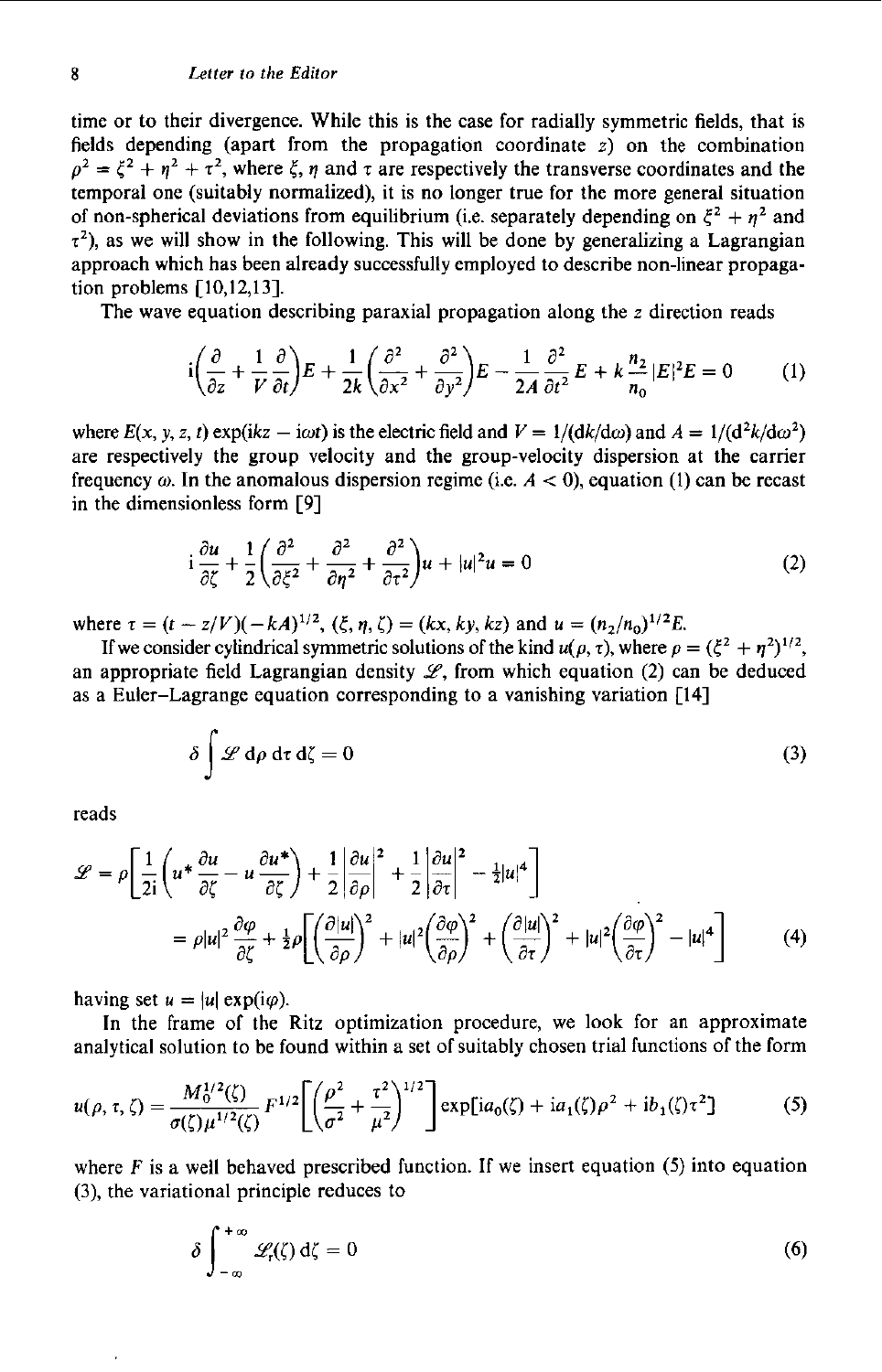with

$$
\mathcal{L}_{t}(\zeta) = \int_{-\infty}^{+\infty} d\tau \int_{0}^{+\infty} d\rho \ \mathcal{L}(\rho, \tau, \zeta) = \dot{a}_{0} M_{0} + \alpha \dot{a}_{1} \sigma^{2} M_{0} + \frac{1}{2} \alpha \dot{b}_{1} \mu^{2} M_{0}
$$

$$
+ \frac{1}{8} \beta M_{0} / \sigma^{2} + \frac{1}{16} \beta M_{0} / \mu^{2} + 2 \alpha a_{1}^{2} \sigma^{2} M_{0} + \alpha \dot{b}_{1}^{2} \mu^{2} M_{0} - \gamma M_{0}^{2} / 2 \sigma^{2} \mu \tag{7}
$$

where the dot stands for the  $\zeta$  derivative,

$$
\alpha = \frac{4}{3} \int_0^{+\infty} w^4 F(w) dw \qquad \beta = \frac{4}{3} \int_0^{+\infty} w^2 \frac{(dF/dw)^2}{F} dw
$$
  

$$
\gamma = 2 \int_0^{+\infty} w^2 F^2(w) dw
$$
 (8)

and we have assumed the normalization condition

$$
2\int_0^{+\infty} w^2 F(w) dw = 1. \tag{9}
$$

Accordingly, the exact field Lagrangian  $\mathscr L$  is substituted by the reduced Lagrangian  $\mathscr L$ . whose Euler-Lagrange equations for the  $\zeta$ -dependent parameters  $M_0$ ,  $\sigma$ ,  $\mu$ ,  $a_0$ ,  $a_1$ ,  $b_1$ read [14]

$$
\dot{M}_0 = 0 \text{ (energy conservation)} \qquad \dot{\sigma} = 2\sigma a_1 \qquad \dot{\mu} = 2\mu b_1 \qquad (10)
$$

$$
\dot{a}_0 + \alpha \dot{a}_1 \sigma^2 + \frac{1}{2} \alpha \dot{b}_1 \mu^2 + \frac{1}{8} \beta / \sigma^2 + \frac{1}{16} \beta / \mu^2 + 2 \alpha \sigma^2 a_1^2 + \alpha \mu^2 b_1^2 - \gamma M_0 / \sigma^2 \mu = 0 \tag{11}
$$

$$
\alpha \dot{a}_1 \sigma - \frac{1}{8} \beta / \sigma^3 + 2 \alpha a_1^2 \sigma + \frac{1}{2} \gamma M_0 / \sigma^3 \mu = 0 \tag{12}
$$

$$
\alpha b_1 \mu - \frac{1}{8} \beta / \mu^3 + 2 \alpha b_1^2 \mu + \frac{1}{2} \gamma M_0 / \sigma^2 \mu^2 = 0.
$$
 (13)

From equations  $(10)$ ,  $(12)$  and  $(13)$  we obtain

$$
\ddot{\sigma} = \frac{1}{4}\beta/\alpha\sigma^3 - \gamma M_0/\alpha\sigma^3\mu \qquad \ddot{\mu} = \frac{1}{4}\beta/\alpha\mu^3 - \gamma M_0/\alpha\sigma^2\mu^2. \qquad (14)
$$

While equations (14) are not derivable from a potential, this turns out to be possible after performing the change of variable  $v = \mu/2^{1/2}$ , which allows the resulting equations to be written as  $\ddot{\sigma} = -\partial V/\partial \sigma$ ,  $\ddot{v} = -\partial V/\partial v$ , where (see figure 1)

$$
V(\sigma, \nu) = \frac{1}{8}\beta/\alpha\sigma^2 - \gamma M_0/2\sqrt{2}\alpha\sigma^2\nu + \frac{1}{32}\beta/\alpha\nu^2.
$$
 (15)

We now look for self-supporting fields, that is pulses of the form of equation **(5)** with  $\sigma$  and  $\mu$  independent from  $\zeta$ . The corresponding equilibrium values  $\sigma_{eq}$  and  $v_{eq}$  are obtained through the vanishing of the first partial derivatives of *V,* which yields  $\sigma_{eq} = 2^{1/2}v_{eq} = \mu_{eq} = 4\gamma M_0/\beta$ . In turn, the constancy of  $\sigma$  and  $\mu$  entails the vanishing of  $a_1$  and  $b_1$  (see the second and third parts of equation (10)), while the equality of  $\sigma_{eq}$ and  $\mu_{eq}$  implies (see equation (5)) radially symmetric solutions of the kind found in [9].

The stability analysis, i.e. the field behaviour for small displacements of  $\sigma$  and  $\nu$  from their equilibrium value, is carried out in a straightforward way by evaluating the second partial derivative of  $V$ , which furnishes

$$
\frac{\partial^2 V}{\partial \sigma^2} = 0 \qquad \frac{\partial^2 V}{\partial v^2} = \frac{\beta}{4\alpha \sigma_{eq}^4} > 0 \tag{16}
$$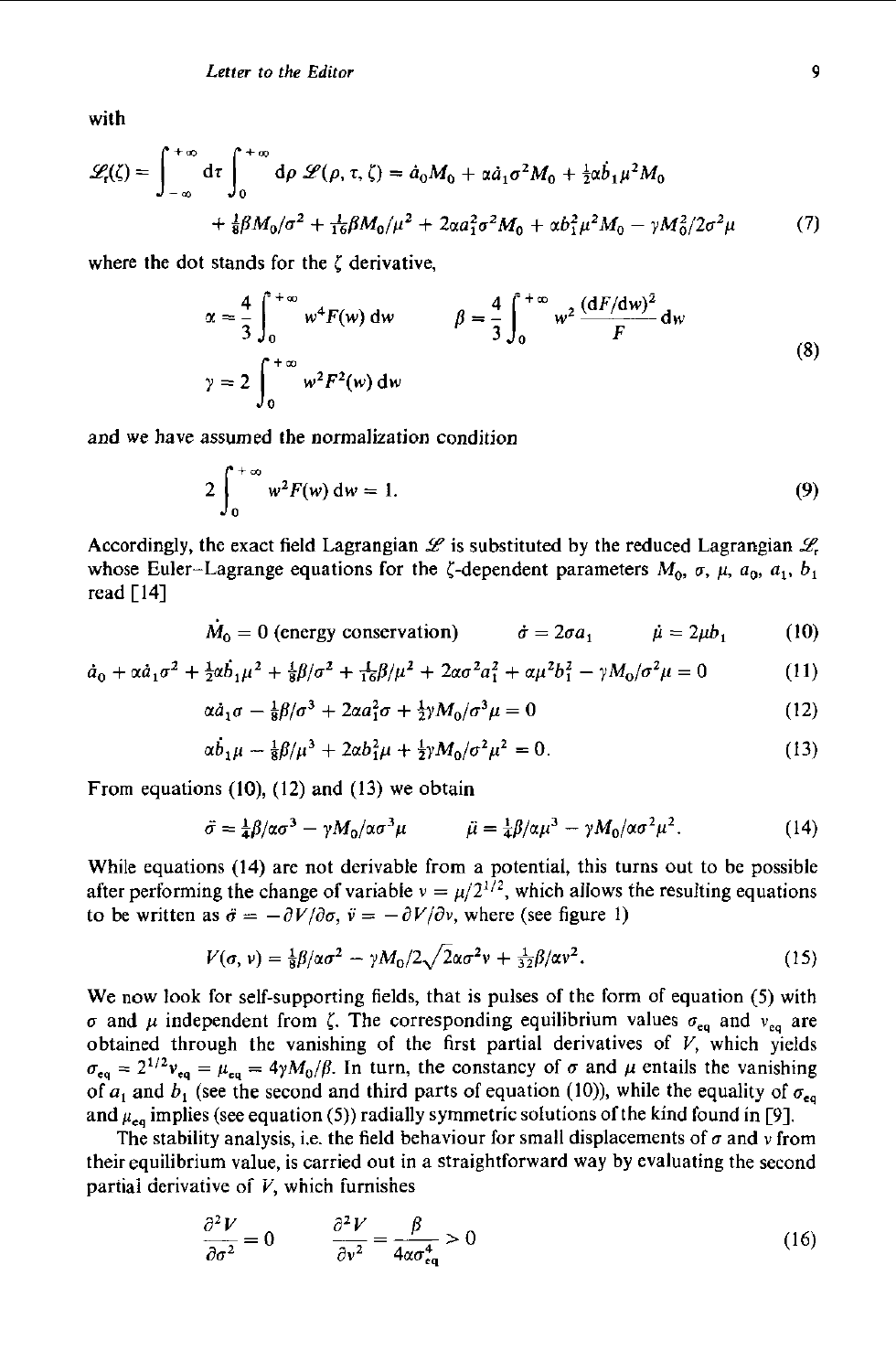

 $V(\sigma, \nu)/[\beta^3/4(4\gamma M_0)^2\alpha] = 1/X^2 - 1/X^2Y + 1/4Y^2$ where  $(X, Y) = (\beta/2^{1/2}2\gamma M_0)(\sigma, \nu)$ .

both derivatives being evaluated for  $\sigma = \sigma_{eq}$ ,  $v = v_{eq}$ . Equations (16) imply that the field is in a state of indifferent equilibrium under perturbation of its transverse width, while it is in stable equilibrium under perturbation of its temporal width. These are noteworthy results, since a perturbation preserving radial symmetry, that is along the line  $\sigma = \mu$ , yields unstable equilibrium (collapse or divergence of the pulse), as found in [9,lO] or, directly, through our approach; this can be seen by evaluating the second derivative of V along the line  $\sigma = 2^{1/2}v = \mu$ , thus obtaining the negative value  $-\frac{3}{8}B/\alpha\sigma_{\text{eq}}^4$ .

The previous analysis can be as well applied to a bidimensional situation, that is a field independent from one of the transverse dimensions, e.g.  $\eta$ . The Lagrangian reads in this case

$$
\mathcal{L} = \frac{1}{2i} \left( u^* \frac{\partial u}{\partial \zeta} - u \frac{\partial u^*}{\partial \zeta} \right) + \frac{1}{2} \left| \frac{\partial u}{\partial \zeta} \right|^2 + \frac{1}{2} \left| \frac{\partial u}{\partial \tau} \right|^2 - \frac{1}{2} |u|^4 \tag{17}
$$

while the trial functions have the form

$$
u(\xi,\tau,\zeta) = \frac{M_0^{1/2}(\zeta)}{\sigma^{1/2}(\zeta)\mu^{1/2}(\zeta)} F^{1/2} \left[ \left( \frac{\xi^2}{\sigma^2} + \frac{\tau^2}{\mu^2} \right)^{1/2} \right] \exp[ia_0(\zeta) + ia_1(\zeta)\xi^2 + ib_1(\zeta)\tau^2]. \tag{18}
$$

With the same procedure adopted in the three-dimensional case, we again obtain equation (10) while equations **(11)** and **(14)** are substituted by

$$
\dot{a}_0 + \alpha' \dot{a}_1 \sigma^2 + \alpha' \dot{b}_1 \mu^2 + \frac{1}{8} \beta' / \sigma^2 + \frac{1}{8} \beta' / \mu^2 + 2 \alpha' \sigma^2 a_1^2 + 2 \alpha' \mu^2 b_1^2 - \gamma' M_0 / \sigma \mu = 0 \tag{19}
$$

$$
\ddot{\sigma} = \frac{\beta'}{4\alpha'\sigma^3} - \frac{\gamma'M_0}{2\alpha'\sigma^2\mu} \qquad \qquad \ddot{\mu} = \frac{\beta'}{4\alpha'\mu^3} - \frac{\gamma'M_0}{2\alpha'\sigma\mu^2} \tag{20}
$$

where we have assumed the normalization condition

$$
2\pi \int_0^{+\infty} wF(w) dw = 1
$$
 (21)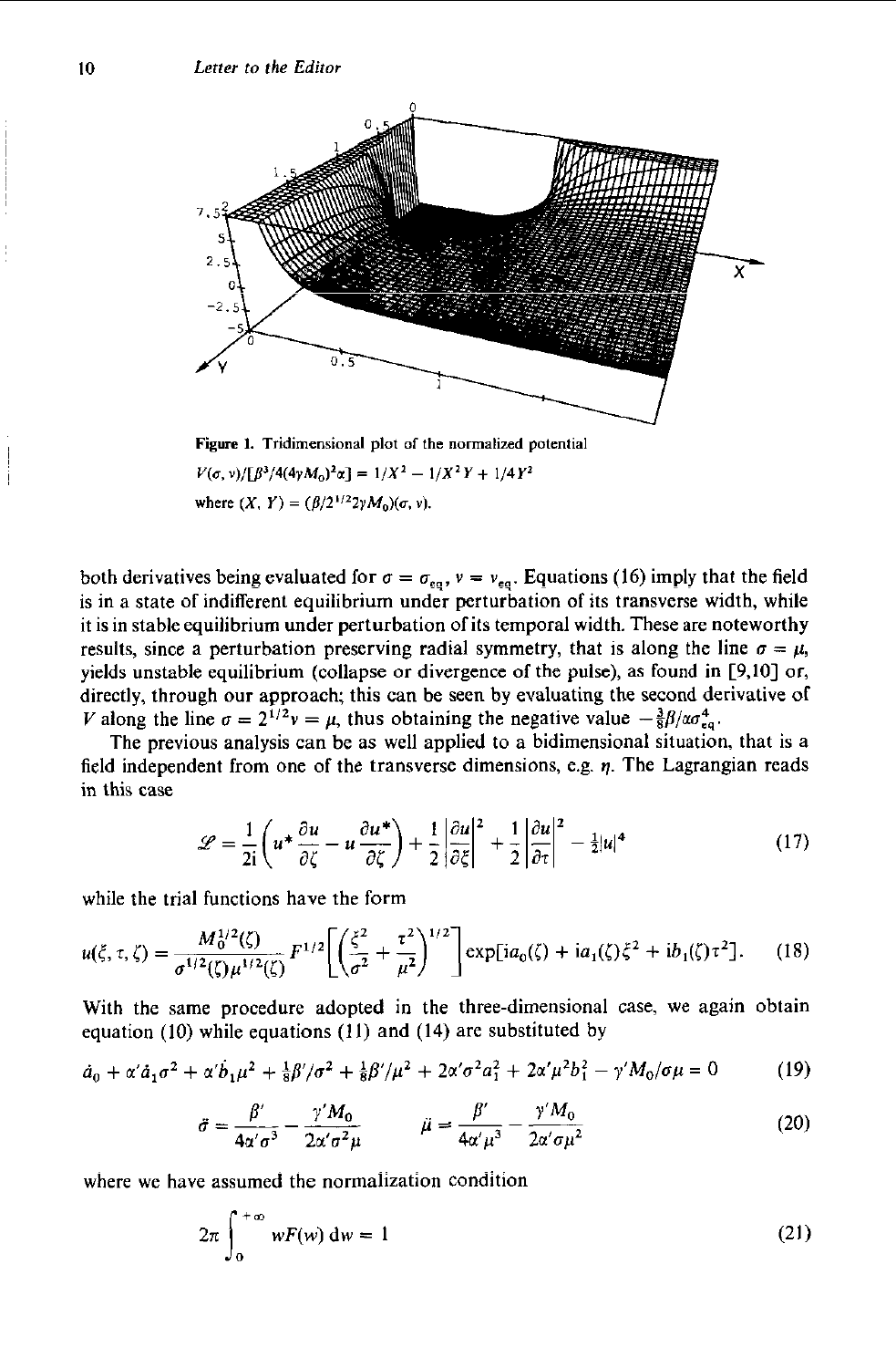and we have set

$$
\alpha' = \pi \int_0^{+\infty} w^3 F(w) dw \qquad \beta' = \pi \int_0^{+\infty} w \frac{(dF/dw)^2}{F} dw
$$
  

$$
\gamma' = 2\pi \int_0^{+\infty} wF^2(w) dw.
$$
 (22)

The potential *V* associated with equation *(20)* reads

$$
\gamma' = 2\pi \int_0^{+\infty} wF^2(w) dw.
$$
  
\nV associated with equation (20) reads  
\n
$$
V(\sigma, \mu) = \frac{\beta'}{8\alpha'\sigma^2} - \frac{\gamma' M_0}{2\alpha'\sigma\mu} + \frac{\beta'}{8\alpha'\mu^2}
$$
\n(23)

and the vanishing of the first partial derivatives yields  $\sigma = \mu$  and  $M_0 = M_{eq} = \beta'/2\gamma'$ . Thus, in the two-dimensional case self-supporting fields exist independently from the value of  $\sigma$  and  $\mu$ , provided that they are equal and  $M_0 = M_{eq}$ . With this choice, the potential becomes

mes  

$$
V(\sigma, \mu) = \frac{\beta'}{8\alpha'} \left(\frac{1}{\sigma} - \frac{1}{\mu}\right)^2
$$
 (24)

**so** that the system is obviously stable under perturbations removing it from the equilibrium line  $\sigma = \mu$ . If, conversely,  $\sigma = \mu$  but  $M_0 \neq M_{eq}$ , equation (20) furnishes

$$
\sigma(\zeta) = \mu(\zeta) = \sigma(0) \bigg( 1 + \frac{a\zeta^2}{\sigma^4(0)} \bigg)^{1/2} \tag{25}
$$

with  $a = (M_{eq} - M_0)\gamma/2\alpha'$ , so that one has collapse for  $M_0 > M_{eq}$  and divergence for  $M_0 < M_{ea}$ .

We note that the coefficients  $\alpha$ ,  $\beta$ ,  $\gamma$  and  $\alpha'$ ,  $\beta'$ ,  $\gamma'$  depend on the trial function F. For example, if we set  $F(x) = (2/\pi^{1/2}) \exp(-w^2)$  (tridimensional case) or  $F(x) =$  $(1/\pi) \exp(-w^2)$  (bidimensional case), we have  $\alpha = 1$ ,  $\beta = 4$ ,  $\gamma = 1/(2\pi)^{1/2}$  and  $\alpha' = \frac{1}{2}$ ,  $\beta' = 2$  and  $\gamma' = 1/2\pi$ . Nevertheless, our stability analysis provides a criterion not based on the choice of the trial function, and this assures its general validity.

In conclusion, we have employed a Lagrangian formalism which allows **us** to investigate the stability properties of light pulses propagating under the combined effects of dispersion, diffraction and the optical Kerr effect. **Our** analysis turns out to be more complete than those developed for pulses maintaining radial symmetry [9,10]. In fact, while one could heuristically infer the equilibrium to be inherently unstable **[SI,** we have shown that this is not in general the case under perturbations driving the system away from radial symmetry  $(\sigma = \mu)$ . This has relevant implications as far as the possibility of generating optical pulses which collapse simultaneously in space and time is concerned, since it requires a fine tuning of the temporal and spatial widths.

## **References**

- **[I] Hasegawa A and Tapper1 F** 1973 *AppL Phys. Lerr.* **23 142**
- [?I Chi20 !? **Y. Glrmire E** rind **Ta.iacs c E** !?M **Phyl.** *nai. Lr!r.* **!3 479**
- **[3] Kelley P L 1965** *Phys. Re".* Lett. **IS 1005**
- **[4] Zakharov** V **E 1972 Sou.** *Phys.-JETP* **35 908**
- **[5] Zakharov V E and Synakh V** *S* **1975 Sou.** *Phys.-JETP* **41 465**
- **161 Hasegawa A and Kadamn** *Y* **1981** *Proc. IEEE 69* **1145**